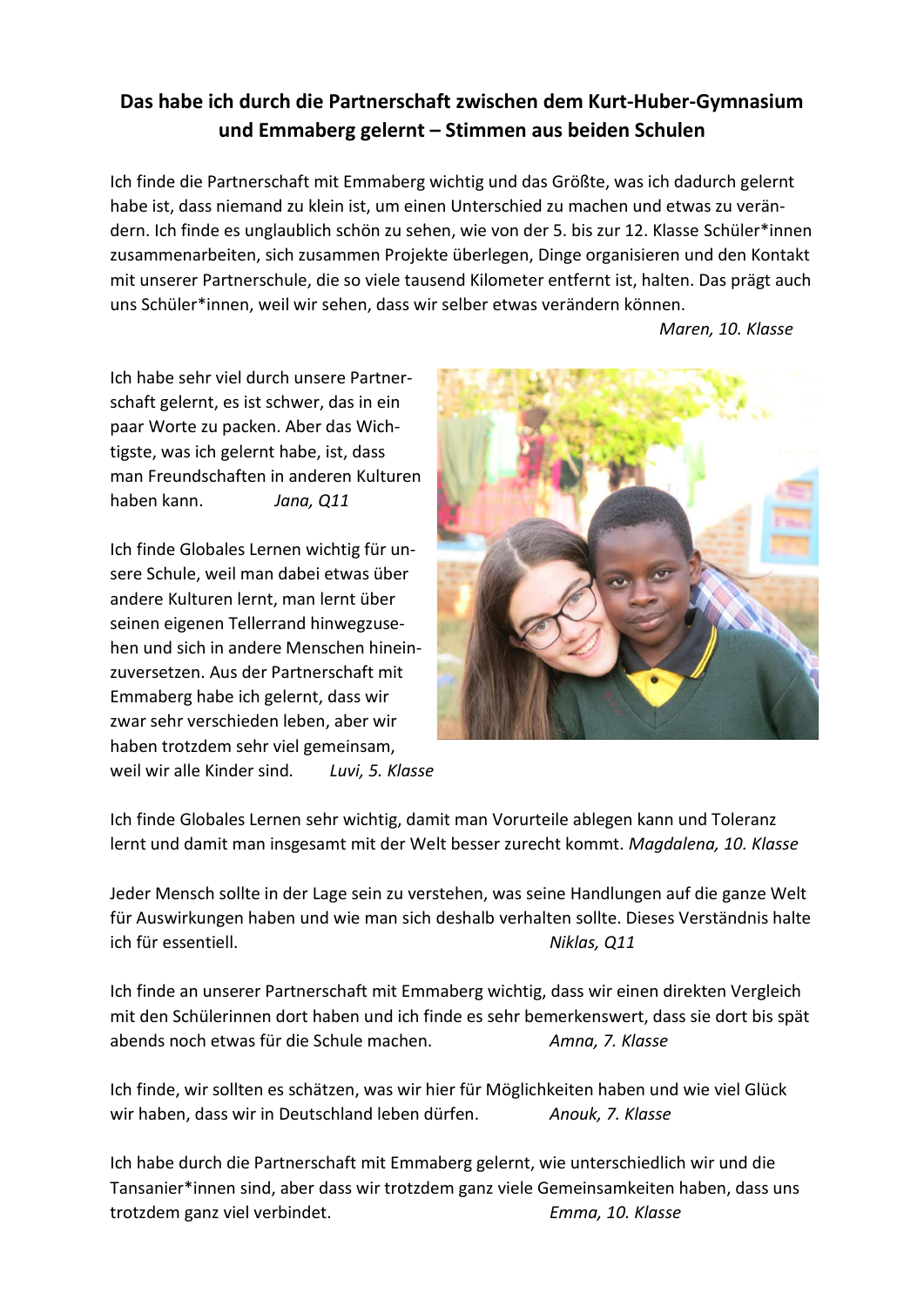| late have learned the following from our partnership with<br>our friends from KHG - Germany                                                                                                                               |
|---------------------------------------------------------------------------------------------------------------------------------------------------------------------------------------------------------------------------|
| 1 Through our partnership bie are able to exchange knowledge<br>and Ideas about different lisures affecting our daily<br>life bihen our friends Nisited us we discussed<br>about education system in Germany and Tanzania |
| 2. Through communicating with our friends from<br>Germany we have managed to know some German                                                                                                                             |
| 3 We have managed to learn different musical instru                                                                                                                                                                       |
| 4. Through our partnership, we have bearned now<br>alture apart of our Tanzanta culture like new<br>dance movieu.                                                                                                         |
| 5. We have managed to strengthen our Understanding<br>Jop environmental conservation.                                                                                                                                     |
| 6. Through our partnership, we have Learned the Import                                                                                                                                                                    |
|                                                                                                                                                                                                                           |